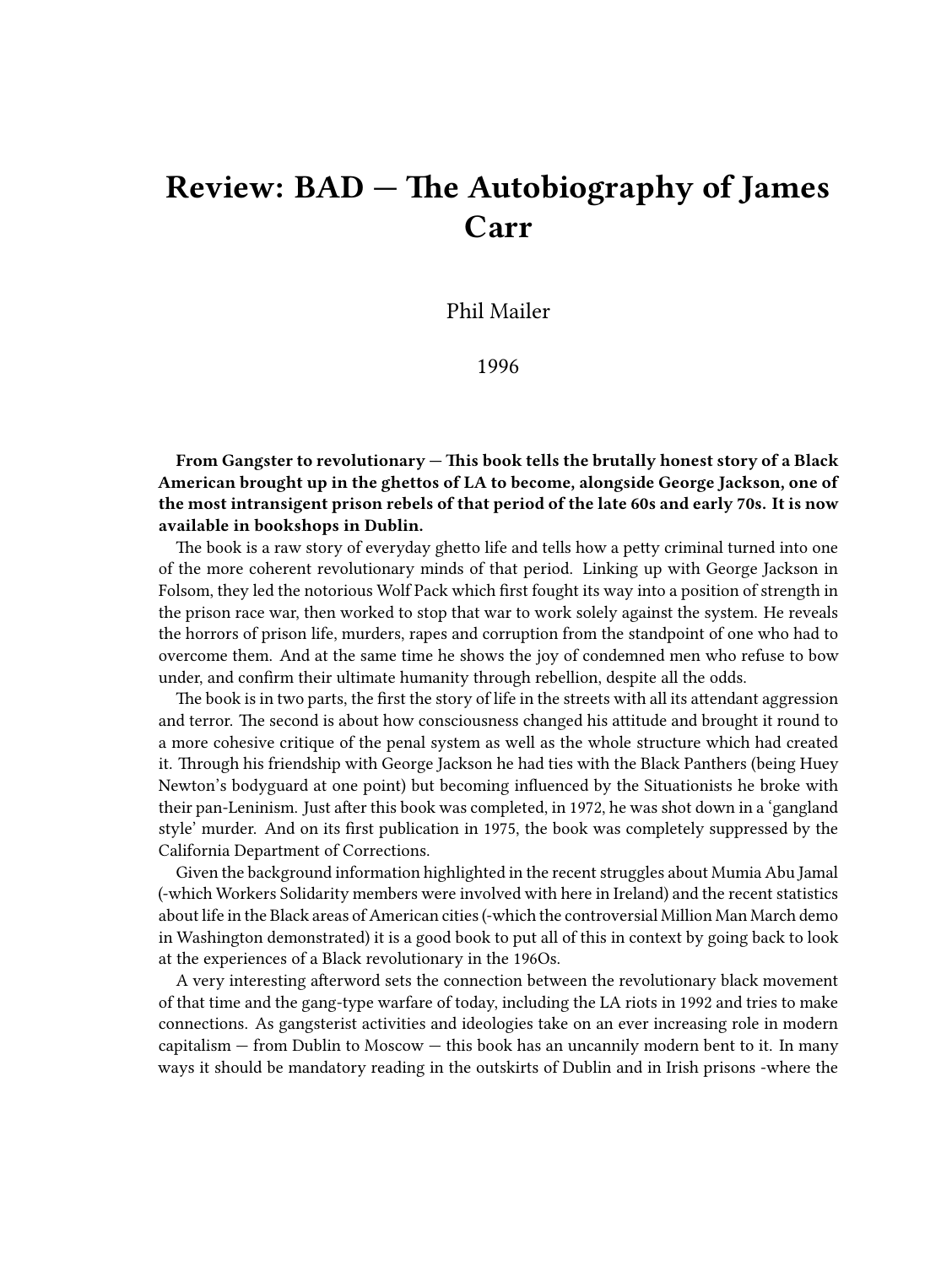book 'The General', through lack of anything else has become a kind of gospel. While James Carr was blown away, his ideas and experiences have not been and it wouldn't be at all bad if its ideas and story were retold to a younger audience.